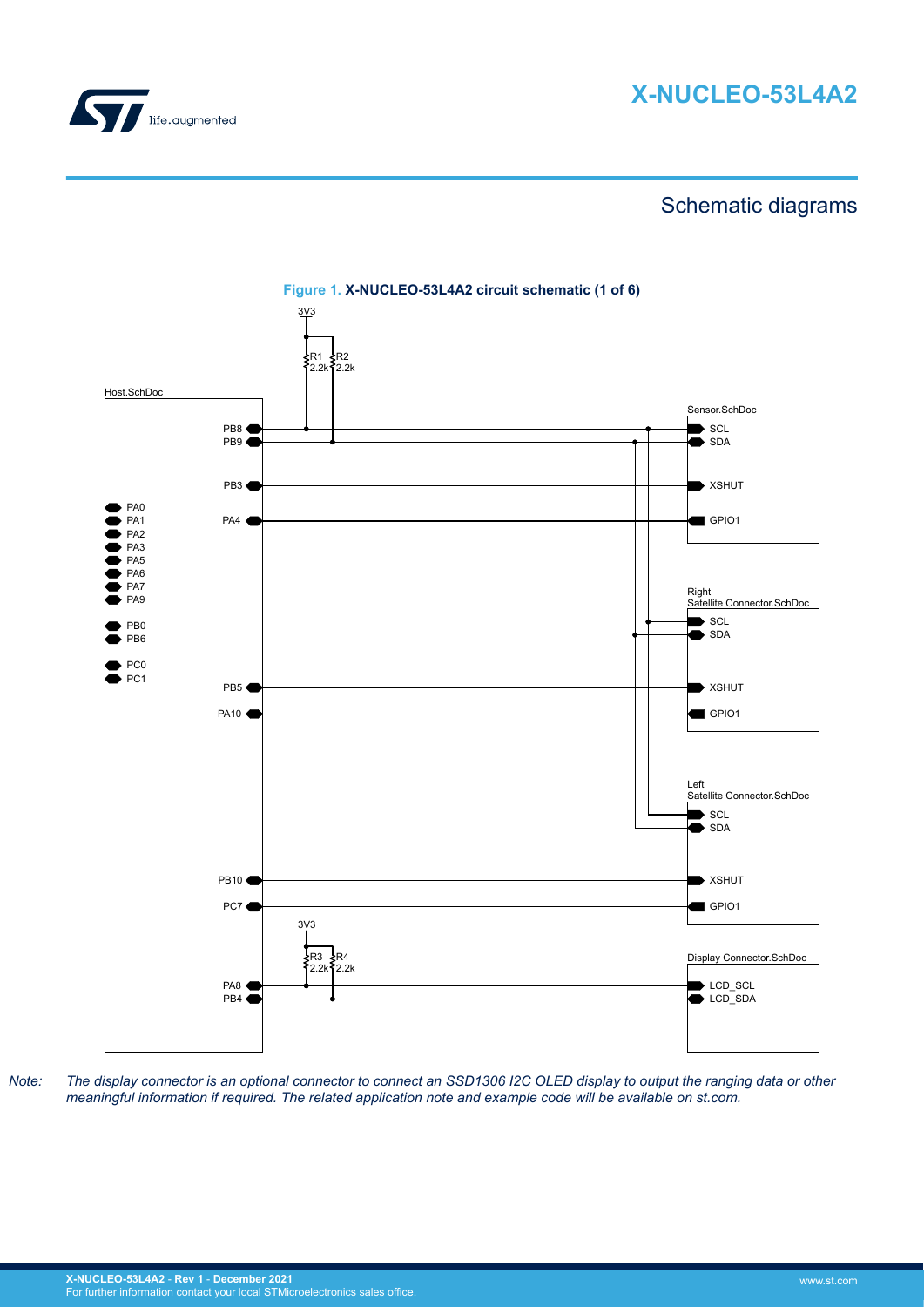

# **Figure 2. X-NUCLEO-53L4A2 circuit schematic (2 of 6)**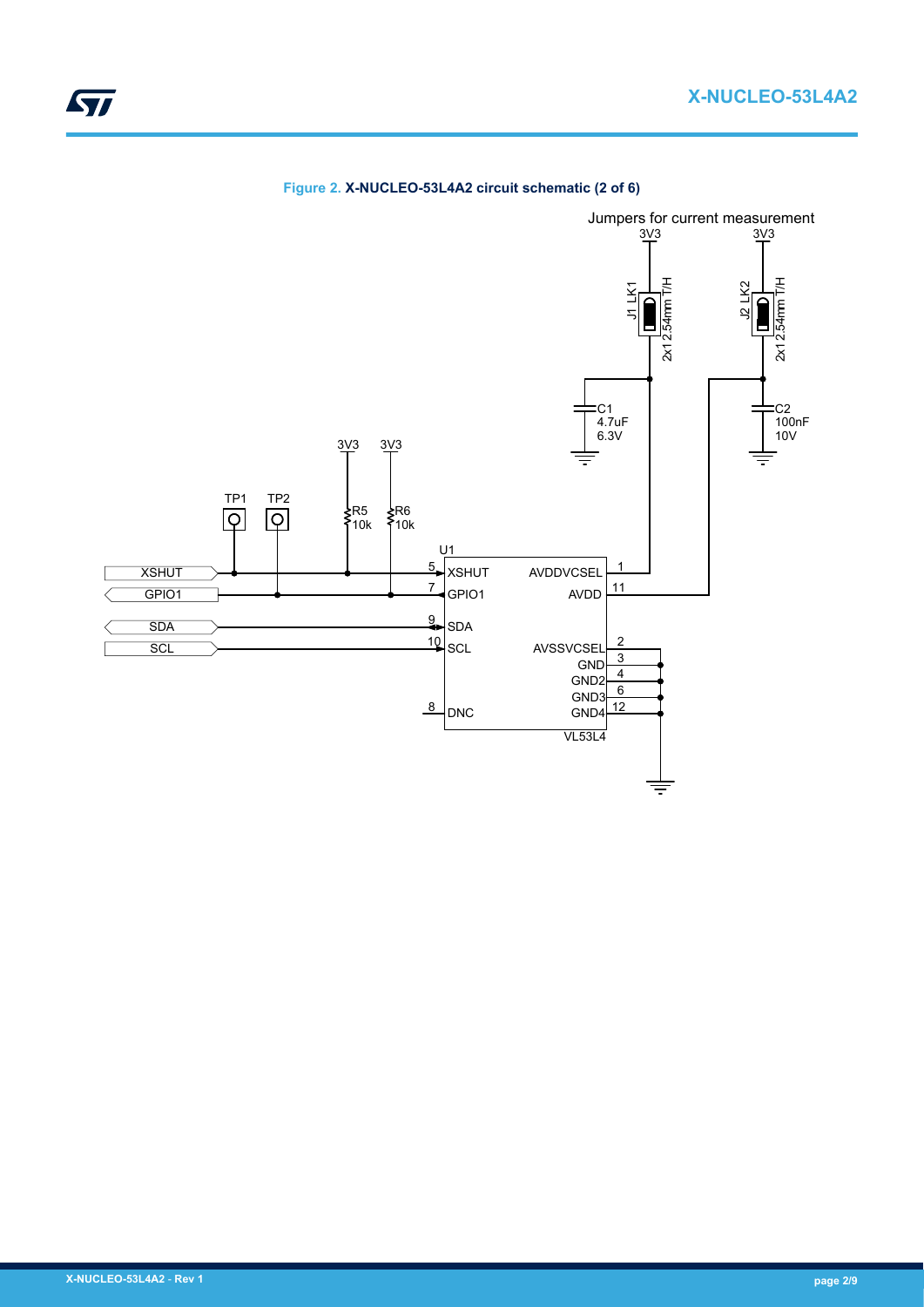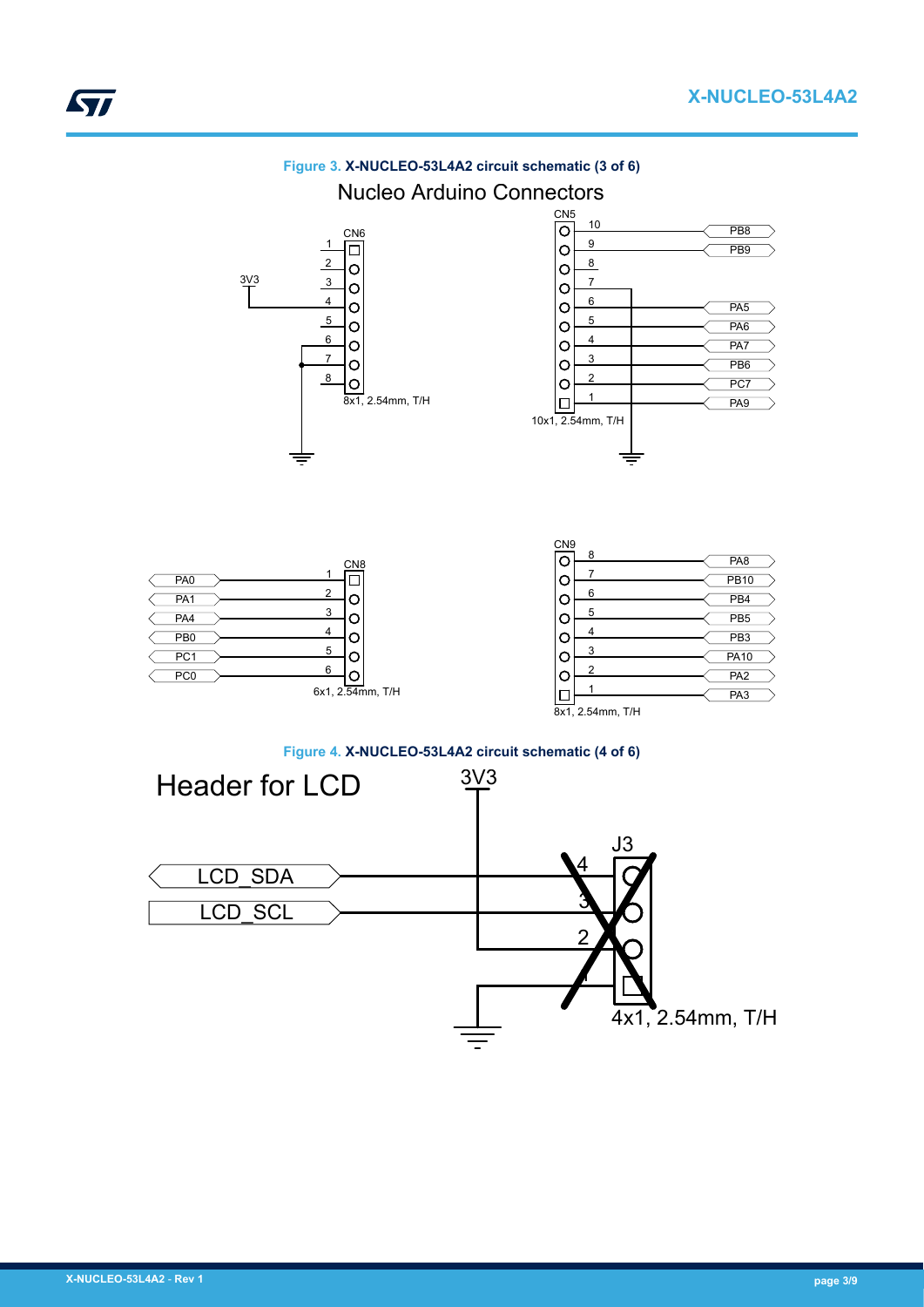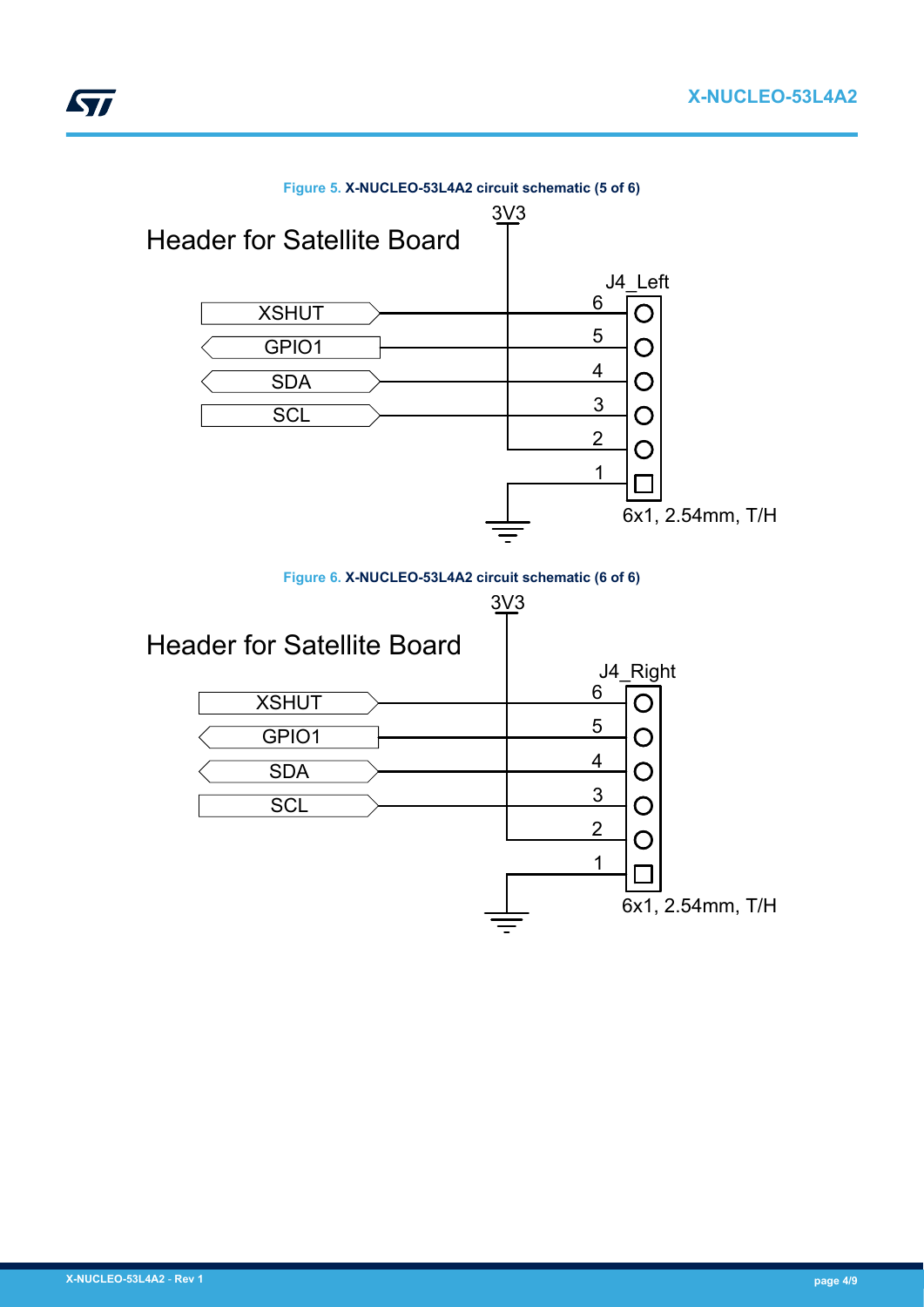# **Evaluation board license agreement**

*Important: All information on this document is subject to this Evaluation Board License Agreement.*

By using this evaluation board or kit (together with all related software, firmware, components, and documentation provided by ST, "Evaluation Board"), You ("You") are agreeing to be bound by the terms and conditions of this Evaluation Board License Agreement ("Agreement"). Do not use the Evaluation Board until You have read and agreed to this Agreement. Your use of the Evaluation Board constitutes Your acceptance of this Agreement.

#### **LICENSE**

STMicroelectronics ("ST") grants You the right to use the enclosed Evaluation Board offering limited features only to evaluate and test ST products solely for Your evaluation and testing purposes in a research and development setting. The Evaluation Board shall not be, in any case, directly or indirectly assembled as a part in any production of Yours as it is solely developed to serve evaluation purposes and has no direct function and is not a finished product. If software and/or firmware is accompanied by a separate end user license agreement ("EULA"), then such software and/or firmware shall be governed by such EULA.

#### **EVALUATION BOARD STATUS**

The Evaluation Board offers limited features allowing You only to evaluate and test the ST products. The Evaluation Board is not intended for consumer or household use. You are not authorized to use the Evaluation Board in any production system, and it may not be offered for sale or lease, or sold, leased or otherwise distributed for commercial purposes. If the Evaluation Board is incorporated in an evaluation system, the evaluation system may be used by You solely for Your evaluation and testing purposes. Such evaluation system may not be offered for sale or lease or sold, leased or otherwise distributed for commercial purposes and must be accompanied by a conspicuous notice as follows: "This device is not, and may not be, offered for sale or lease, or sold or leased or otherwise distributed for commercial purposes".

# **OWNERSHIP AND COPYRIGHT**

Title to the Evaluation Board remains with ST and/or its licensors. You may not remove any copyright or other proprietary rights notices without prior written authorization from ST. You may make one copy of the software and/or firmware of the Evaluation Board for back up or archival purposes provided that You reproduce and apply to such copy any copyright or other proprietary rights notices included on or embedded in the software and/or firmware. You agree to prevent any unauthorized copying in whole or in part of the Evaluation Board.

#### **RESTRICTIONS AND WARNINGS**

Before You handle or use the Evaluation Board, You must carefully review any related documentation provided by ST. Such documentation may contain important warnings. You shall comply with all such warnings and other instructions and employ reasonable safety precautions in using the Evaluation Board. Failure to do so may result in death, personal injury, or property damage. If You have any questions regarding the safe usage of the Evaluation Board, You should contact ST for guidance.

You may not sell, assign, sublicense, lease, rent or otherwise distribute the Evaluation Board for commercial purposes, in whole or in part, or use Evaluation Board in a production system, with the exception that if You are an authorized ST distributor, You may resell the Evaluation Board in compliance with the applicable terms and conditions. Except as provided in this Agreement or as explicitly permitted in the documentation of the Evaluation Board, You may not reproduce the Evaluation Board or modify,

reverse engineer, de-compile or disassemble its software and/or firmware, in whole or in part.

You shall not use the Evaluation Board in any safety critical or functional safety testing, including but not limited to testing of life supporting, military or nuclear applications. ST expressly disclaims any responsibility for such usage which shall be made at Your sole risk, even if ST has been informed in writing of such usage. Unless expressly designated in writing by ST as suitable for use in testing automotive or aerospace applications, You shall not use the Evaluation Board in such testing.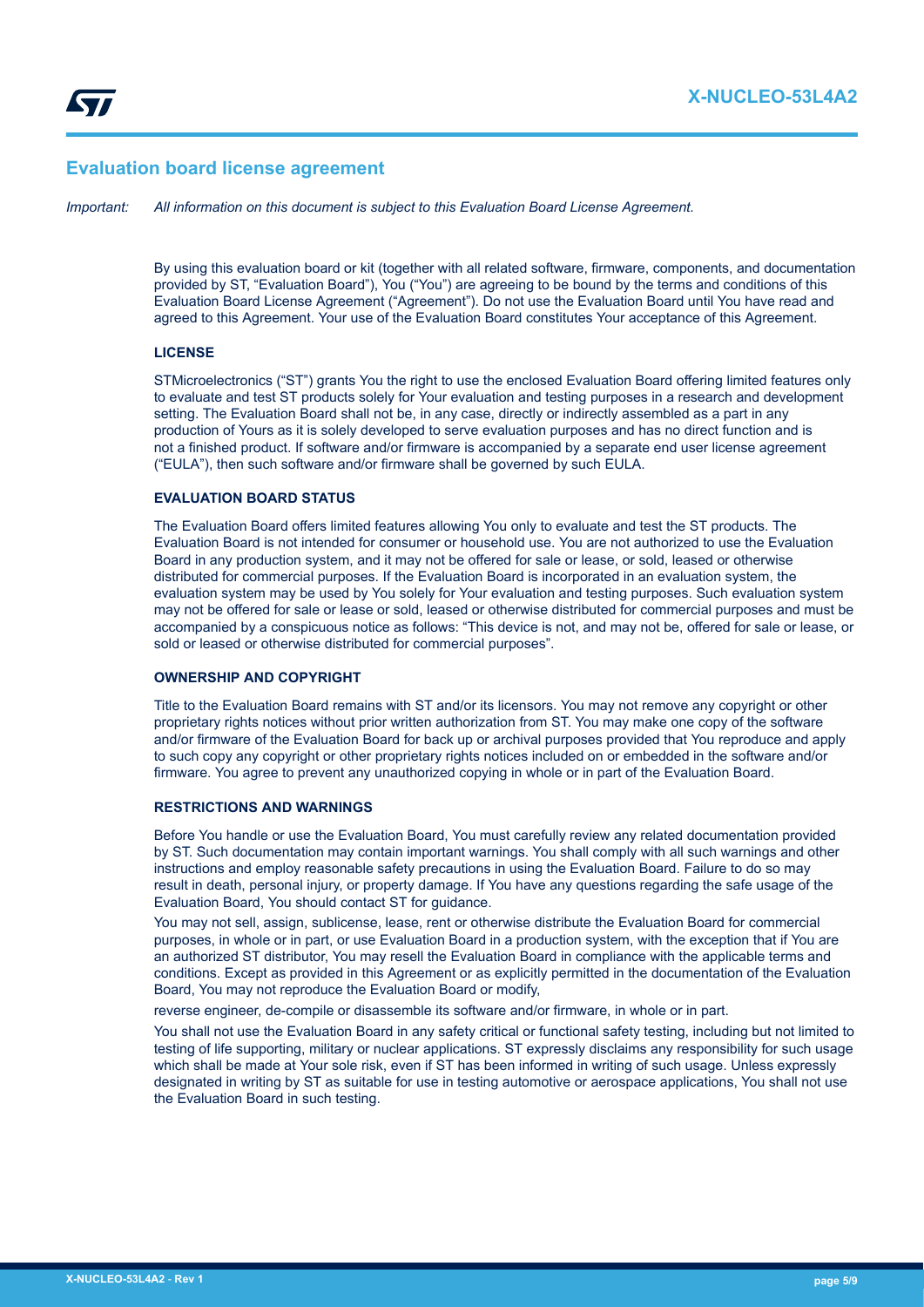#### **Notice applicable to Evaluation Boards according to European Regulation**

For the European Regulation of the Evaluation Board, the applicable EU directives are considered, with a particular attention to the Low Voltage Directive (LVD) 2014/35/EU, the Electromagnetic Compatibility (EMC) Directive 2014/30/EU, and the Radio Equipment Directive (RED) 2014/53/EU. If the Evaluation Board is outside the scope of the foregoing Directives, then the General Product Safety Directive (GPSD) 2001/95/EC and Council Directive 93/68/EEC, amending Directive 73/23/EEC on electrical equipment designed for use within certain voltage limits, are applicable.

The Evaluation Board meets the requirements of the Restriction of Hazardous Substances (RoHS 2 or RoHS recast) Directive 2011/65/EU, Annex II, as amended by Directive 2015/863/EU.

#### **Notice applicable to Evaluation Boards not FCC-Approved**

This kit is designed to allow:

- 1. Product developers to evaluate electronic components, circuitry, or software associated with the kit to determine whether to incorporate such items in a finished product and
- 2. Software developers to write software applications for use with the end product.

This kit is not a finished product and when assembled may not be resold or otherwise marketed unless all required FCC equipment authorizations are first obtained. Operation is subject to the condition that this product not cause harmful interference to licensed radio stations and that this product accept harmful interference. Unless the assembled kit is designed to operate under part 15, part 18 or part 95 of 47 CFR, Chapter I ("FCC Rules"), the operator of the kit must operate under the authority of an FCC license holder or must secure an experimental authorization under part 5 of this chapter.

#### **For Evaluation Boards annotated as FEDERAL COMMUNICATIONS COMMISSION (FCC) Part 15 Compliant**

- **FCC Interference Statement for Class A Evaluation Boards**: This equipment has been tested and found to comply with the limits for a Class A digital device, pursuant to part 15 of the FCC Rules. These limits are designed to provide reasonable protection against harmful interference when the equipment is operated in a commercial environment. This equipment generates, uses, and can radiate radio frequency energy and, if not installed and used in accordance with the instruction manual, may cause harmful interference to radio communications. Operation of this equipment in a residential area is likely to cause harmful interference in which case the user will be required to correct the interference at his own expense.
- **FCC Interference Statement for Class B Evaluation Boards**: This equipment has been tested and found to comply with the limits for a Class B digital device, pursuant to part 15 of the FCC Rules. These limits are designed to provide reasonable protection against harmful interference in a residential installation. This equipment generates, uses and can radiate radio frequency energy and, if not installed and used in accordance with the instructions, may cause harmful interference to radio communications. However, there is no guarantee that interference will not occur in a particular installation. If this equipment does cause harmful interference to radio or television reception, which can be determined by turning the equipment off and on, the user is encouraged to try to correct the interference by one or more of the following measures:
	- Reorient or relocate the receiving antenna.
	- Increase the separation between the equipment and receiver.
	- Connect the equipment to an outlet on a circuit different from that to which the receiver is connected.
	- Consult the dealer or an experienced radio/TV technician for help.
- This device complies with part 15 of the FCC Rules. Operation is subject to the following two conditions: (1) This device may not cause harmful interference, and (2) this device must accept any interference received, including interference that may cause undesired operation. Changes or modifications not expressly approved by the party responsible for compliance could void the user's authority to operate the equipment.

#### **WARRANTY**

ST WARRANTS THAT IT HAS THE RIGHT TO PROVIDE THE EVALUATION BOARD TO YOU. THIS WARRANTY IS PROVIDED BY ST IN LIEU OF ALL OTHER WARRANTIES, WRITTEN OR ORAL, STATUTORY, EXPRESS OR IMPLIED, INCLUDING ANY WARRANTY AS TO MERCHANTABILITY, NON-INFRINGEMENT, FITNESS FOR ANY PARTICULAR PURPOSE, OR UNINTERRUPTED OR ERROR-FREE OPERATION, ALL OF WHICH ARE EXPRESSLY DISCLAIMED. THE EVALUATION BOARD IS PROVIDED "AS IS".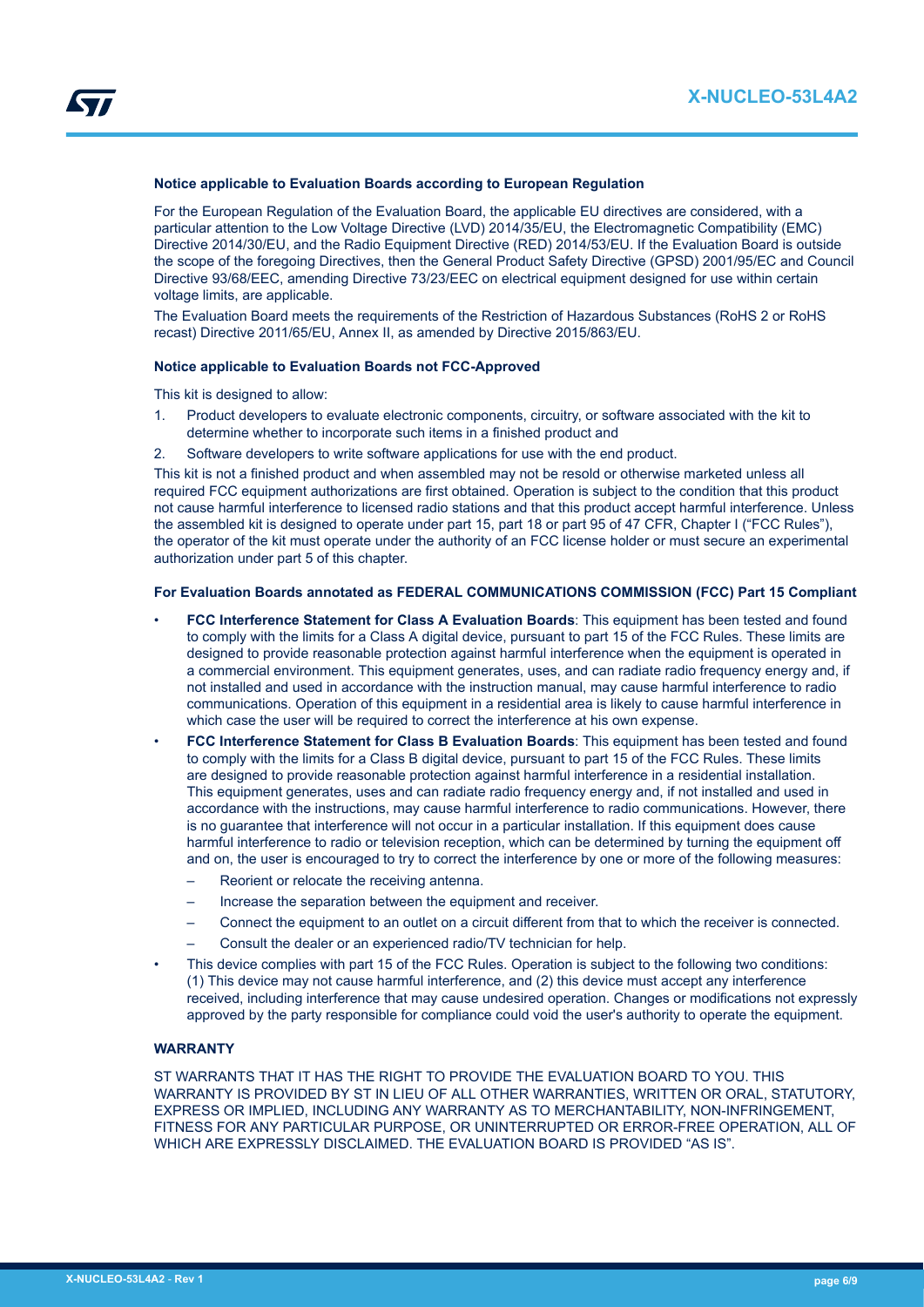YOU WARRANT TO ST THAT YOU WILL ENSURE THE EVALUATION BOARD IS USED ONLY BY ELECTRONICS EXPERTS WHO UNDERSTAND THE DANGERS OF HANDLING AND USING SUCH ITEMS, YOU ASSUME ALL RESPONSIBILITY AND LIABILITY FOR ANY IMPROPER OR UNSAFE HANDLING OR USE OF THE EVALUATION BOARD BY YOU, YOUR EMPLOYEES, AFFILIATES, CONTRACTORS, AND DESIGNEES.

# **LIMITATION OF LIABILITIES**

IN NO EVENT SHALL ST BE LIABLE TO YOU, WHETHER IN CONTRACT, TORT (INCLUDING NEGLIGENCE), STRICT LIABILITY, OR ANY OTHER LEGAL THEORY, FOR ANY INDIRECT, SPECIAL, CONSEQUENTIAL, INCIDENTAL, PUNITIVE, OR EXEMPLARY DAMAGES WITH RESPECT TO ANY MATTERS RELATING TO THIS AGREEMENT, REGARDLESS OF WHETHER ST HAS BEEN ADVISED OF THE POSSIBILITY OF THE SAME. IN NO EVENT SHALL ST'S LIABILITY ARISING OUT OF THIS AGREEMENT IN THE AGGREGATE EXCEED THE AMOUNT PAID BY YOU UNDER THIS AGREEMENT FOR THE PURCHASE OF THE EVALUATION BOARD, OR TEN UNITED STATES DOLLARS (\$10.00) IF NO PURCHASE PRICE WAS PAID.

# **INDEMNIFICATION**

You shall, at Your expense, defend ST and its Affiliates against a claim or action brought by a third party for infringement or misappropriation of any patent, copyright, trade secret or other intellectual property right of a third party to the extent resulting from (1) Your combination of the Evaluation Board with any other component, system, software, or firmware, (2) Your modification of the Evaluation Board, or (3) Your use of the Evaluation Board in a manner not permitted under this Agreement.

You shall indemnify ST and its Affiliates against and pay any resulting costs and damages finally awarded against ST or its Affiliates or agreed to in any settlement, provided that You have sole control of the defense and settlement of the claim or action, and ST cooperates in the defense and furnishes all related evidence under its control at Your expense. ST will be entitled to participate in the defense of such claim or action and to employ counsel at its own expense.

"Affiliates" means any corporation or other entity directly or indirectly controlled by, controlling or under common control with the entity in question, for so long as such ownership exists. "Control" means the direct or indirect beneficial ownership of more than fifty (50%) percent of the stock or other equity interests entitled to vote for the election of directors or an equivalent governing body. Any such corporation or other legal entity shall be deemed to be an Affiliate of such Party only as long as such Control exists.

# **TERMINATION**

ST may terminate this Agreement without notice if You breach this Agreement. Upon termination, You shall immediately destroy or return all copies of the software, firmware, and documentation of the Evaluation Board to ST and certify in writing to ST that You have done so.

# **APPLICABLE LAW AND JURISDICTION**

This Agreement shall be governed, construed and enforced in accordance with the laws of Switzerland, without regard to its conflict of laws rules. The UN Convention on Contracts for the International Sale of Goods shall not apply to this Agreement. In case of dispute and in the absence of an amicable settlement, the only competent jurisdiction shall be the Courts of Geneva, Switzerland. Any breach of this Agreement by You may result in irreparable damage to ST for which ST will not have an adequate remedy at law. Accordingly, in addition to any other remedies and damages available, You acknowledge and agree that ST may immediately seek enforcement of this Agreement in any jurisdiction by means of specific performance or injunction, without any requirement to post a bond or other security.

# **SEVERABILITY**

If any provision of this agreement is or becomes, at any time or for any reason, unenforceable or invalid, no other provision of this agreement shall be affected thereby, and the remaining provisions of this agreement shall continue with the same force and effect as if such unenforceable or invalid provisions had not been inserted in this Agreement. In addition, any unenforceable or invalid provision shall be deemed replaced by a provision that is valid and enforceable and that comes closest to expressing the intention of the unenforceable or invalid provision.

#### **WAIVER**

The waiver by either party of any breach of any provision of this Agreement shall not operate or be construed as a waiver of any other or a subsequent breach of the same or a different provision.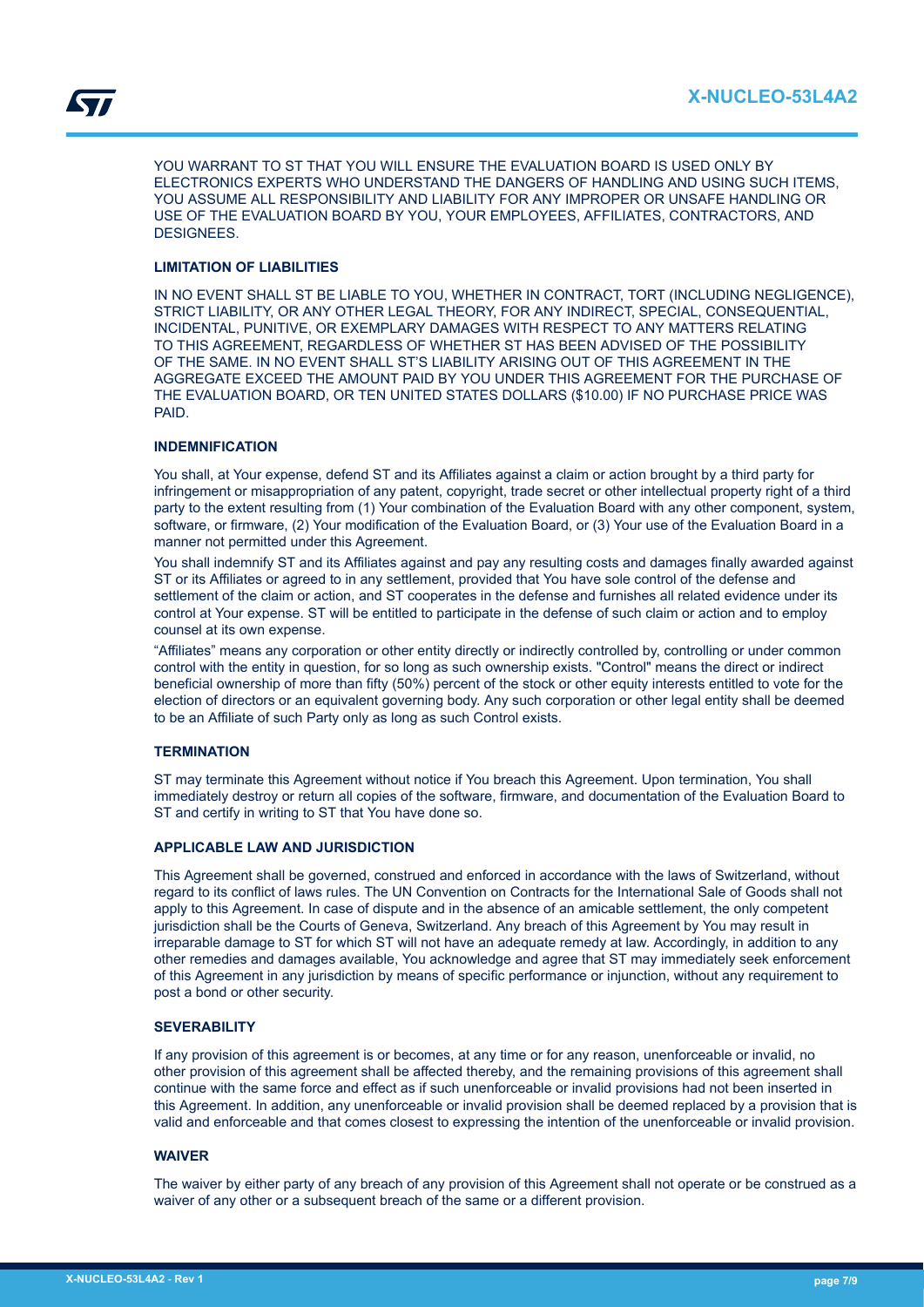

# **RELATIONSHIP OF THE PARTIES**

Nothing in this Agreement shall create, or be deemed to create, any joint venture, partnership, principal-agent, employer-employee or other relationship between the Parties, except that of independent contractors. Neither Party has the authority or power to bind, to contract in the name of, or to create a liability for the other in any way or for any purpose.

#### **SURVIVAL**

Any provision of this Agreement which imposes an obligation after termination of this Agreement shall survive the termination of this Agreement.

#### **SECTION HEADINGS**

Section headings are inserted for convenience only and shall not be used to interpret this Agreement.

### **WASTE AND RECYCLING**

**The Evaluation Board is not to be disposed of as urban waste. At the end of its life cycle, differentiated waste collection must be followed.** Consult the local authorities for more information on the proper disposal channels. It is mandatory to separately collect the Evaluation Board and make sure it is delivered it to the appropriate waste management and recycling centers.

As of 15 August 2018, in all the countries belonging to the European Union, the Evaluation Board is subject to the WEEE Directive 2012/19/EU requirement; therefore, it is forbidden to dispose of the Evaluation Board as undifferentiated waste or with other domestic wastes. Consult the local authorities for more information on the proper recycling centers.

Disposing of the Evaluation Board incorrectly may cause damage to the environment and may be subject to fines based on specific countries' rules.